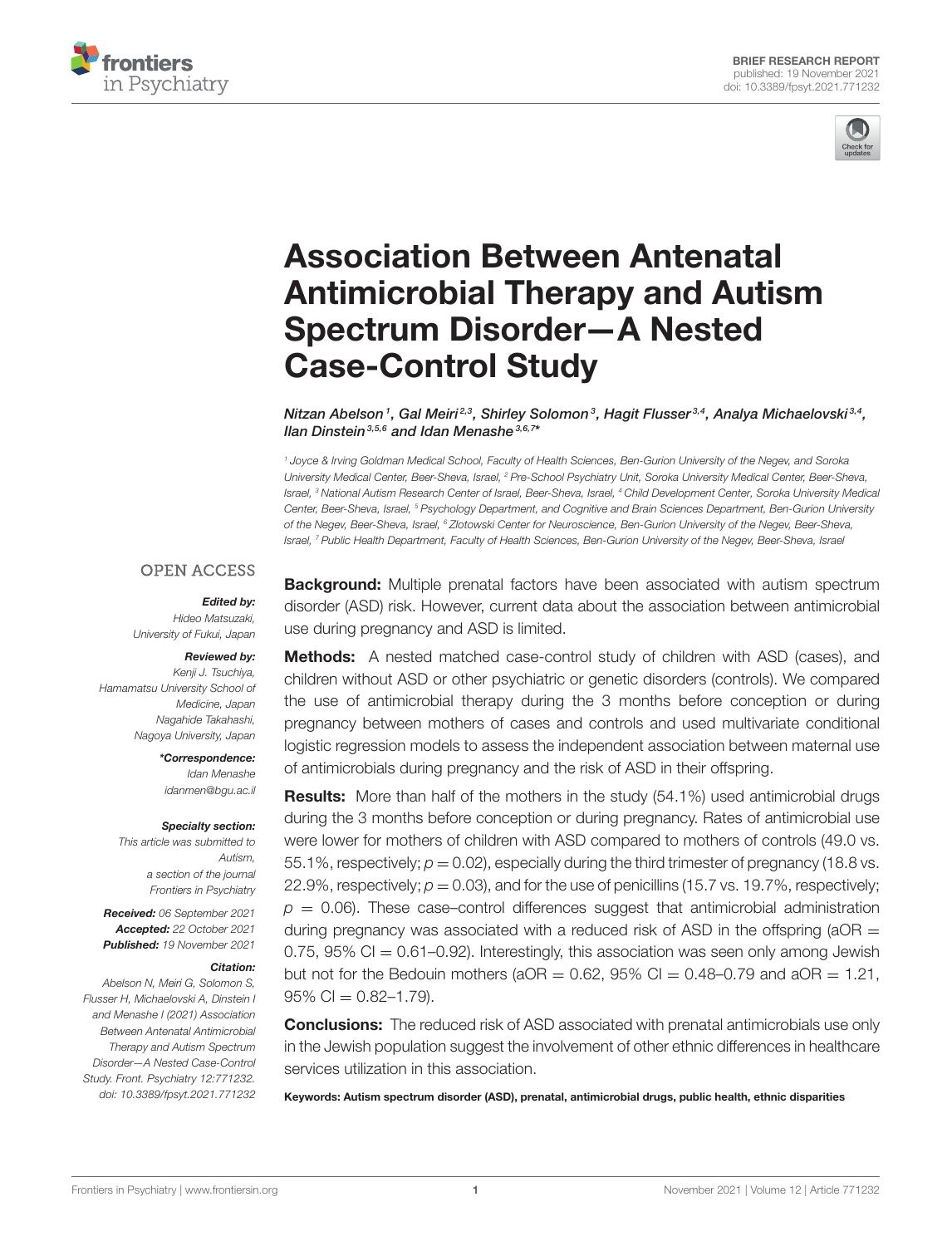# INTRODUCTION

Autism spectrum disorder (ASD) is a neurodevelopmental condition, characterized by deficits in social communication and interaction and accompanied by the presence of restrictive, repetitive behaviors, interests, or activities [\(1,](#page-5-0) [2\)](#page-5-1). ASD is a major public health issue, with healthcare expenditure on children with ASD being nine times higher than that for children with normal development, and three times higher than that for children with intellectual disabilities [\(3\)](#page-5-2). Of particular concern is the remarkable rise in the prevalence of ASD in the past few decades; for example, in the USA, ASD rates rose from approximately 1 in 150 children at the beginning of this century [\(4\)](#page-5-3) to 1 in 54 children under the age of eight by 2016 [\(5\)](#page-6-0). It is likely that the dramatic increase in ASD prevalence stems from a better awareness of the condition among physicians and parents, accompanied by changes in ASD diagnostic criteria. However, the contribution to ASD prevalence of new risk factors or changes in lifestyle habits cannot be excluded [\(3,](#page-5-2) [6–](#page-6-1) [8\)](#page-6-2).

It is commonly accepted that the prenatal period plays a significant role in ASD susceptibility, and a wide range of prenatal risk factors have been associated with ASD [\(6–](#page-6-1)[13\)](#page-6-3). One of these factors is maternal infection during pregnancy, with some studies reporting a stronger association with infections requiring hospitalization and with multiple infections during pregnancy [\(7,](#page-6-4) [14–](#page-6-5)[18\)](#page-6-6). Other studies, including some on animal models, have suggested that maternal immune activation rather than the infection itself is the cause of the elevated risk of ASD [\(7,](#page-6-4) [19,](#page-6-7) [20\)](#page-6-8). In parallel, an association between maternal fever and ASD has been demonstrated, with a stronger association with ASD for a longer duration of fever [\(21,](#page-6-9) [22\)](#page-6-10). In this regard, the use anti-pyretic treatment during pregnancy has been suggested to have a protective effect on ASD risk [\(6,](#page-6-1) [7,](#page-6-4) [13,](#page-6-3) [23\)](#page-6-11). Consequently, it is not clear whether the reported association between prenatal infection and ASD is due to exposure to an infectious organism, the immune response associated with the resulting infection, the corresponding medical treatment, or a combination of these factors [\(6,](#page-6-1) [7\)](#page-6-4).

The treatment of an infection during pregnancy usually includes treatment with antimicrobials, which account for ∼80% of all medications prescribed to pregnant women [\(24\)](#page-6-12). It is estimated that 19–49% of pregnant women receive antimicrobial agents during pregnancy and that this percentage will continue to increase [\(24–](#page-6-12)[29\)](#page-6-13). The use of antimicrobial therapy during pregnancy has been associated with various unwanted outcomes in the offspring, including cerebral palsy, epilepsy, immune system alterations, childhood asthma, changes in gut microbiota, obesity, and functional impairments [\(24\)](#page-6-12). The effect of antimicrobial use during pregnancy on ASD risk is not yet clear: while some studies have reported that the use of antimicrobials during pregnancy is associated with an increased risk of ASD [\(17,](#page-6-14) [21,](#page-6-9) [30](#page-6-15)[–34\)](#page-6-16), other studies did not find such association [\(35\)](#page-6-17). Therefore, the objective of this study was to investigate the association between the use of antimicrobials during pregnancy and the risk of ASD in the offspring.

# METHODS

## Study Design

We conducted a nested case-control study of children who were born at the Soroka University Medical Center (SUMC), Beer-Sheva, between the years 2008 and 2016 and who were members of Clalit, the largest Health Maintenance Organization (HMO) in Israel. SUMC is the only tertiary hospital in southern Israel and is associated with the Clalit HMO. Cases were defined as children who were diagnosed with ASD at SUMC and who were enrolled in the database of the National Autism Research Center of Israel (NARCI), which is a repository of comprehensive medical data pertaining to those children and their families [\(36,](#page-6-18) [37\)](#page-6-19). Controls were children with no diagnosis of ASD, or other psychiatric or genetic disorders, who were randomly sampled from the computerized database of the SUMC and were individually matched to the case group at a ratio of 5:1 according to age, sex, and ethnic origin (Jewish or Bedouin). Exclusion criteria included incomplete maternal records and children with other neurodevelopmental or psychiatric disorders.

<span id="page-1-0"></span>TABLE 1 | Demographic and clinical characteristics of mothers of children with ASDs and matched non-ASDs controls<sup>\*</sup>.

| Variable                            | ASD**               | Non-ASD**          | P-value** |
|-------------------------------------|---------------------|--------------------|-----------|
|                                     | $N = 451$           | $N = 2,255$        |           |
| <b>Demographic characteristics</b>  |                     |                    |           |
| Age [mean years $(\pm SD)$ ]        | $29.48 \ (\pm 5.9)$ | $29.02 (\pm 5.47)$ | 0.11      |
| Socioeconomic status [median (IQR)] | $8(3-11)$           | $6(0-10)$          | < 0.01    |
| <b>Chronic medical conditions</b>   |                     |                    |           |
| Obesity [N (%)]                     | 45 (10.0%)          | 134 (5.9%)         | < 0.01    |
| Any psychiatric [N (%)]             | 12 (2.7%)           | 39 (1.7%)          | 0.20      |
| Depression                          | $8(1.8\%)$          | 28 (1.2%)          | 0.37      |
| Other psychiatric                   | $5(1.1\%)$          | $9(0.4\%)$         | 0.08      |
| Epilepsy [N (%)]                    | 10 (2.2%)           | 13 (0.6%)          | < 0.01    |
| Asthma [N (%)]                      | 38 (8.4%)           | 161 (7.1%)         | 0.41      |
| Atopic dermatitis [N (%)]           | $15(3.3\%)$         | 94 (4.2%)          | 0.49      |
| Diabetes mellitus [N (%)]           | 23 (5.1%)           | 75 (3.3%)          | 0.12      |
| Any hypertension [N (%)]            | 24 (5.3%)           | 73 (3.2%)          | 0.02      |
| Thyroid [N (%)]                     | 26 (5.8%)           | 146 (6.5%)         | 0.60      |
| Hyperlipidemia [N (%)]              | $5(1.1\%)$          | 16 (0.7%)          | 0.37      |
| Rheumatic [N (%)]                   | 13 (2.9%)           | 52 (2.3%)          | 0.41      |
| <b>Chronic medications</b>          |                     |                    |           |
| Antiepileptic [N (%)]               | $7(1.6\%)$          | 24 (1.1%)          | 0.42      |
| Psychiatric any [N (%)]             | 11 $(2.4\%)$        | 63 (2.8%)          | 0.63      |
| <b>SSRI</b>                         | $8(1.8\%)$          | $30(1.3\%)$        | 0.48      |
| Asthmatic [N (%)]                   | 21 (4.7%)           | 86 (3.8%)          | 0.48      |
| Inhaled adrenergic [N (%)]          | 19 (4.2%)           | 55 (2.4%)          | 0.04      |
| Anti-hyperglycemic [N (%)]          | $9(2.0\%)$          | 15 (0.7%)          | < 0.01    |
| Antihypertensive [N (%)]            | 8 (1.7%)            | 18 (0.8%)          | 0.06      |
| Antacids [N (%)]                    | 46 (10.2%)          | 193 (8.6%)         | 0.30      |
| Glucocorticosteroids [N (%)]        | 14 (3.1%)           | 61 (2.7%)          | 0.75      |

\**Cases and controls were matched according to sex, date of birth, and ethnic origin.* \*\**Bold text indicates significant case-control differences at* α < *0.05.*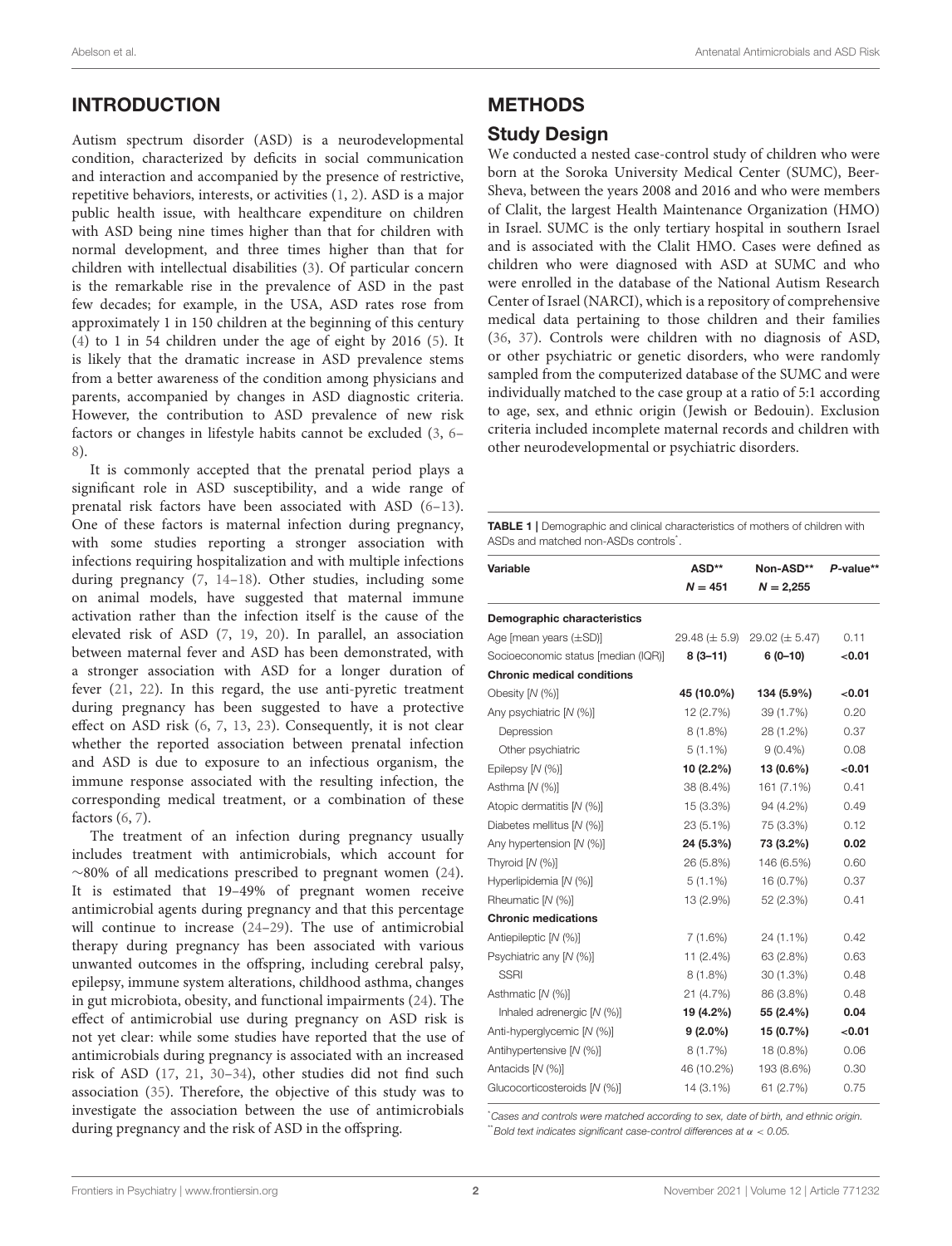#### Data Acquisition

Medical and sociodemographic data for both cases and controls were obtained from the SUMC computerized database, which contains electronic records of all medical treatments given at the hospital as well as medical data from the outpatient clinics of the Clalit HMO. For this study, we extracted complete pregnancy and birth records for all children in the study. In addition, we obtained basic sociodemographic data for the mothers as well as data regarding chronic conditions and regularly prescribed medications that were recorded prior to childbirth. Data about antimicrobial use prior to (up to 3 months before conception) and during the pregnancy included antimicrobial type, which was encoded in the database according to the Anatomical Therapeutic Chemical (ATC) Classification. The method of administration was classified to topical use (cream or ointment), mucosal (cream, ointment, or a suppository for use orally, rectally, or vaginally) or systemic (oral, intramuscular, or intravenous). The trimester in which the drug was given was calculated using the date of the prescription and the week of the child's delivery. Unfortunately, the medical indication associated with each drug prescription was not available in SUMC database, since physicians are not required to document this information in the computerized system. Antimicrobial treatments with a prevalence of <1% were aggregated with other variables of the same category or were removed from the analyses. All antimicrobial treatments included in this study are listed in **[Supplementary Table 1](#page-5-4)**.

# Statistical Analysis

We used standard univariate statistics to compare sociodemographic and medical variables between cases and controls. Variables with statistically significant case-control differences ( $p < 0.05$ ) were included in multivariable conditional logistic regression models that were used to assess the association between the type of antimicrobial therapy with the risk of ASD. We also performed a sensitivity analysis by testing the association between prenatal antimicrobial and ASD in the offspring separately for the Jewish and Bedouin mothers, since these two ethnic groups are known to differ significantly in their access to medical care and their ASD prevalence [\(38\)](#page-6-20). We used the Breslow-Day test [\(39\)](#page-6-21) to assess the homogeneity of the odds ratios (ORs) between these two ethnic groups. The statistical analysis was performed using the IBM SPSS Statistics software, version 23.0, and R studio, version 1.1.456 (R Foundation for Statistical Computing version 3.4.4). This study was approved by the SUMC ethics committee (SOR 222-14).

# RESULTS

Overall, 451 cases and 2,255 controls were included in this study. Of these 2,706 children, 81% were males and 71% were of Jewish origin. **[Table 1](#page-1-0)** presents the basic demographic and clinical characteristics of mothers of cases and controls. Mothers of cases were of higher socioeconomic status than mothers of controls (median socioeconomic level of 8 vs. 6,  $p \leq 0.01$ ) and

<span id="page-2-0"></span>TABLE 2 | Antimicrobials taken by mothers of children with ASDs and matched non-ASDs controls\*.

| Variable                     |                            | All           | <b>ASD</b>  | Non-ASD       | P-value      |
|------------------------------|----------------------------|---------------|-------------|---------------|--------------|
|                              |                            | $N = 2,706$   | $N = 451$   | $N = 2,255$   |              |
| Any antimicrobial [N (%)]    |                            | 1,463 (54.1%) | 221 (49.0%) | 1,242 (55.1%) | 0.02         |
| Antimicrobial period [N (%)] | 3 Months before conception | 700 (25.9%)   | 107 (23.7%) | 593 (26.3%)   | 0.28         |
|                              | Trimester 1                | 762 (28.2%)   | 118 (26.2%) | 644 (28.6%)   | 0.33         |
|                              | Trimester 2                | 760 (28.1%)   | 123 (27.3%) | 637 (28.2%)   | 0.72         |
|                              | Trimester 3                | 619 (22.9%)   | 85 (18.8%)  | 534 (23.7%)   | 0.03         |
| Antimicrobial type [N (%)]   | Any mucosal                | 423 (15.6%)   | 71 (15.7%)  | 352 (15.6%)   | $\mathbf{1}$ |
|                              | Any topical                | 674 (24.9%)   | 99 (22%)    | 575 (25.5%)   | 0.13         |
|                              | Any systemic               | 1,072 (39.6%) | 163 (36.1%) | 909 (40.3%)   | 0.11         |
|                              | Systemic Beta-lactam       | 983 (36.3%)   | 150 (33.3%) | 833 (36.9%)   | 0.15         |
|                              | Penicillin                 | 514 (19.0%)   | 71 (15.7%)  | 443 (19.7%)   | 0.06         |
|                              | Cephalosporin              | 647 (23.9%)   | 101 (22.4%) | 546 (24.2%)   | 0.44         |
|                              | Macrolide                  | 51 (1.9%)     | $4(0.9\%)$  | 47 (2.1%)     | 0.13         |
|                              | Antifungal                 | 644 (23.8%)   | 103 (22.8%) | 541 (24%)     | 0.64         |
|                              | Mucosal                    | 398 (14.7%)   | 67 (14.9%)  | 331 (14.7%)   | 0.98         |
|                              | Topical                    | 450 (16.6%)   | 65 (14.4%)  | 385 (17.1%)   | 0.19         |
|                              | Systemic                   | 15 (0.6%)     | 6(1.3%)     | $9(0.4\%)$    | 0.03         |
|                              | Aminoglycoside topical     | 94 (3.5%)     | 12 (2.7%)   | 82 (3.6%)     | 0.37         |
|                              | Antiviral topical          | 50 (1.8%)     | 7(1.6%)     | 43 (1.9%)     | 0.75         |
|                              | Chloramphenicol topical    | 103 (3.8%)    | 16 (3.6%)   | 87 (3.9%)     | 0.86         |
|                              | Other topical              | 46 (1.7%)     | $10(2.2\%)$ | 36 (1.6%)     | 0.46         |
|                              |                            |               |             |               |              |

\**Cases and controls were matched according to sex, date of birth, and ethnic origin.*

*Bold text indicates significant case-control differences at* α < *0.05.*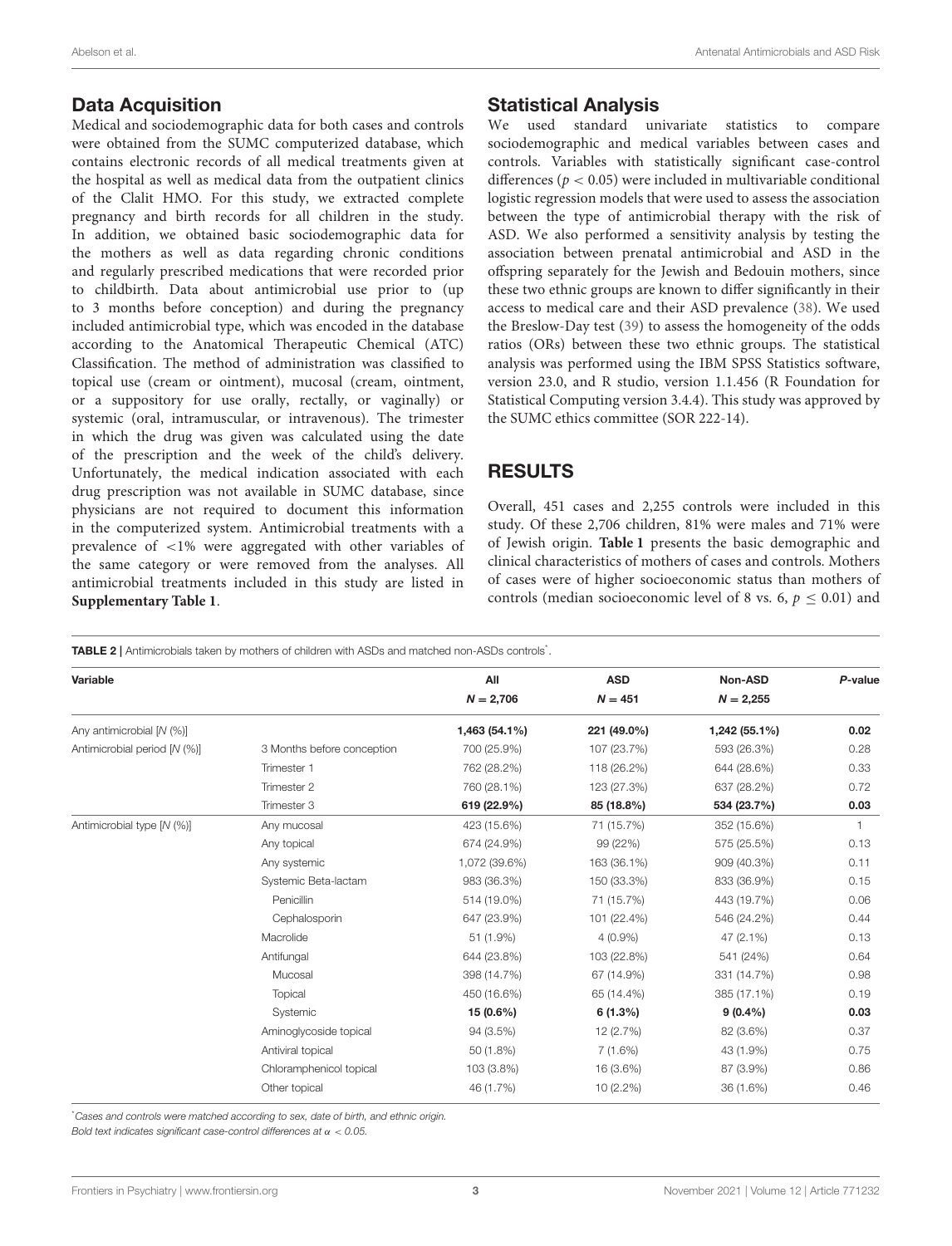had higher rates of obesity (10.0 vs. 5.9%;  $p \leq 0.01$ ), epilepsy (2.2) vs. 0.6%;  $p < 0.01$ ), and hypertension (5.3 vs. 3.2%;  $p = 0.02$ ). Mothers of cases also had statistically significantly higher rates of certain chronic medication prescriptions, specifically, inhaled adrenergic (4.2% in ASD vs. 2.4% in non-ASD;  $p = 0.04$ ) and anti-hyperglycemic (2% in ASD vs. 0.7% in non-ASD;  $p < 0.01$ ) medications compared to mothers of controls.

Rates of antimicrobial prescriptions during the preconception and pregnancy periods are shown in **[Table 2.](#page-2-0)** More than half of the women in the study (54.1%) were prescribed an antimicrobial treatment during the preconception or pregnancy periods. Mothers of children with ASD had lower rates of antimicrobial drug prescriptions prior to or during pregnancy than mothers of non-ASD children (49.0 vs. 55.1%, respectively;  $p = 0.02$ ), with the largest difference between these groups seen in the third trimester (18.8 vs. 23.7%;  $p = 0.03$ ). The most prevalent antimicrobial treatments were beta lactam drugs (penicillins and cephalosporins;  $N = 983$ ), followed by antifungal medications  $(N = 644)$ , with these two types of drugs accounting for over 75% of all administered antimicrobial agents. Notably, there was a marginally insignificant difference in the prescription of penicillins between the groups, with mothers of cases having lower rates of penicillin prescriptions during pregnancy than mothers of controls (15.7 vs. 19.7%;  $p = 0.06$ ). In addition, mothers of cases had significantly higher rates of systemic antifungal drugs prescriptions than mothers of controls (1.3 vs. 0.4%;  $p = 0.03$ ). There were no other significant differences in prescription rates of specific antimicrobial drugs between the study groups.

We then used multivariate conditional logistic regression models to assess the independent association of antimicrobial agents with ASD risk. Each such model included a particular antimicrobial drug together with demographic, socioeconomic, and clinical variables associated with ASD, as defined in **[Table 1](#page-1-0)**. The results of these multivariate models are presented in **[Table 3](#page-3-0)**. Overall, prescription of any antimicrobial treatment during pregnancy was associated with a protective effect on ASD risk ( $aOR = 0.75$ ;  $95\%CI = 0.61 - 0.92$ ). This association was driven mainly by drugs used in the third trimester of pregnancy ( $aOR = 0.73$ ;  $95\%CI = 0.57 - 0.95$ ) and by systemically administered medications (aOR =  $0.79$ ;  $95\%CI = 0.64-0.98$ ). Notably, while penicillins and macrolides were significantly associated with a protective effect on the risk of ASD ( $aOR =$ 0.71;  $95\%CI = 0.54 - 0.94$  and  $aOR = 0.34$ ;  $95\%CI = 0.12 - 0.97$ , respectively), systemically administered antifungal medications during pregnancy were significantly associated with an increased risk of ASD in the offspring (aOR =  $3.85$ ; 95%CI =  $1.34-11.01$ ). However, the number of pregnant women treated with systemic antifungals in this sample was low  $(N = 15)$ .

Finally, we performed a sensitivity analysis exploring the association between antimicrobial drug prescriptions during pregnancy and risk of ASD in the offspring of Jewish and Bedouin mothers, two ethnic groups that differ in their sociodemographic and clinical characteristics (**[Supplementary Table 2](#page-5-4)**). The results of this analysis are presented in **[Table 4](#page-4-0)**. Interestingly, a significant difference was seen in the risk of ASD associated with antimicrobial drug prescription during pregnancy in these <span id="page-3-0"></span>TABLE 3 | Crude and adjusted ORs for ASD of different types of antimicrobial agents in a multivariate model including background characteristics.

| Antimicrobial agent                        | Crude OR (95% CI)       | aOR <sup>#</sup> (95% CI) |
|--------------------------------------------|-------------------------|---------------------------|
| Any antimicrobial ( $N = 1,463$ )          | $0.79(0.65 - 0.97)^{*}$ | $0.75(0.61 - 0.92)$ **    |
| 3 months pre-conception ( $N = 710$ )      | $0.88(0.7 - 1.12)$      | $0.8(0.63 - 1.02)$        |
| Trimester 1 ( $N = 771$ )                  | $0.89(0.71 - 1.12)$     | $0.86(0.68 - 1.09)$       |
| Trimester 2 ( $N = 767$ )                  | $0.97(0.77 - 1.22)$     | $0.93(0.74 - 1.18)$       |
| Trimester $3(N = 621)$                     | $0.75(0.58 - 0.97)^{*}$ | $0.73(0.57 - 0.95)^{*}$   |
| Any systemic antimicrobial ( $n = 1,072$ ) | $1.03(0.78 - 1.37)$     | $0.79(0.64 - 0.98)^{*}$   |
| Any mucosal antimicrobial ( $n = 423$ )    | $0.83(0.65 - 1.06)$     | 1.03 (0.78-1.38)          |
| Any topical antimicrobial ( $n = 674$ )    | $0.85(0.69 - 1.04)$     | $0.8(0.62 - 1.02)$        |
| Systemic Beta-lactam ( $n = 983$ )         | $0.86(0.69 - 1.06)$     | $0.8(0.65 - 1.02)$        |
| Penicillin ( $n = 514$ )                   | $0.78(0.59 - 1.02)$     | $0.71$ (0.54-0.94)*       |
| Cephalosporin ( $n = 647$ )                | $0.91(0.72 - 1.16)$     | $0.86(0.67 - 1.10)$       |
| Macrolide ( $N = 51$ )                     | $0.41(0.15 - 1.16)$     | $0.34$ (0.12-0.97)*       |
| Antifungal ( $N = 644$ )                   | $0.95(0.74 - 1.2)$      | $0.93(0.73 - 1.19)$       |
| Mucosal ( $n = 398$ )                      | 1.04 (0.78-1.38)        | $1.03(0.77 - 1.38)$       |
| Topical ( $n = 450$ )                      | $0.83(0.62 - 1.1)$      | $0.8(0.6 - 1.07)$         |
| Systemic ( $n = 15$ )                      | $3.28(1.17 - 9.23)$     | $3.83(1.34 - 11.01)^{*}$  |
| Aminoglycoside topical ( $n = 94$ )        | $0.73(0.4 - 1.35)$      | $0.72(0.39 - 1.34)$       |
| Antiviral topical ( $n = 50$ )             | $0.83(0.37 - 1.85)$     | $0.7(0.31 - 1.59)$        |
| Chloramphenicol topical ( $n = 103$ )      | $0.93(0.54 - 1.6)$      | $0.98(0.57 - 1.71)$       |
| Other topical ( $n = 46$ )                 | $1.39(0.69 - 2.8)$      | 1.29 (0.63-2.68)          |

 $*$ *Significant at*  $\alpha = 0.05$ .

 $*$ *Significant at*  $\alpha = 0.01$ .

#*Adjusted ORs to the following variables: age, low socioeconomic status, obesity, epilepsy, hypertension, anti-hyperglycemic medication, and inhaled adrenergic medication.*

two populations (Breslow-Day  $p$ -value  $< 0.01$ ). Specifically, any antimicrobial drug prescription during pregnancy was associated with a reduced risk of ASD in the offspring of Jewish mothers  $(aOR = 0.61; 95\%CI = 0.48-0.79)$  but not of Bedouin mothers  $(aOR = 1.18; 95\% CI = 0.79-1.75)$ . This ethnic difference in ASD risk was mainly driven by any systemic antimicrobial drugs  $(aOR_{\text{Jewish}} = 0.62; 95\% \text{CI} = 0.47 - 0.81 \text{ and } aOR_{\text{Bedoun}} = 1.31;$  $95\%CI = 0.89 - 1.92$ , respectively) and primarily by penicillins  $(aOR_{Jewish} = 0.55; 95\% CI = 0.38 - 0.78 \text{ and } aOR_{Bedouin} = 1.18;$  $95\%CI = 0.73 - 1.90$ , respectively).

## **DISCUSSION**

The results of this study suggest that the administration of antimicrobial drugs during gestation is associated with a reduced risk of ASD in the offspring of Jewish mothers living in southern Israel. Furthermore, we show that this association is driven primarily by the administration of antimicrobials, particularly penicillins, during the third trimester of pregnancy. To the best of our knowledge, no other study has documented such a trend. Other studies that explored the association between antimicrobial use during pregnancy and ASD risk reported a positive or null association between these variables [\(16,](#page-6-22) [21,](#page-6-9) [40–](#page-6-23) [42\)](#page-6-24). The discrepancy between these studies and our results of a lower risk of ASD associated with prenatal use of antimicrobials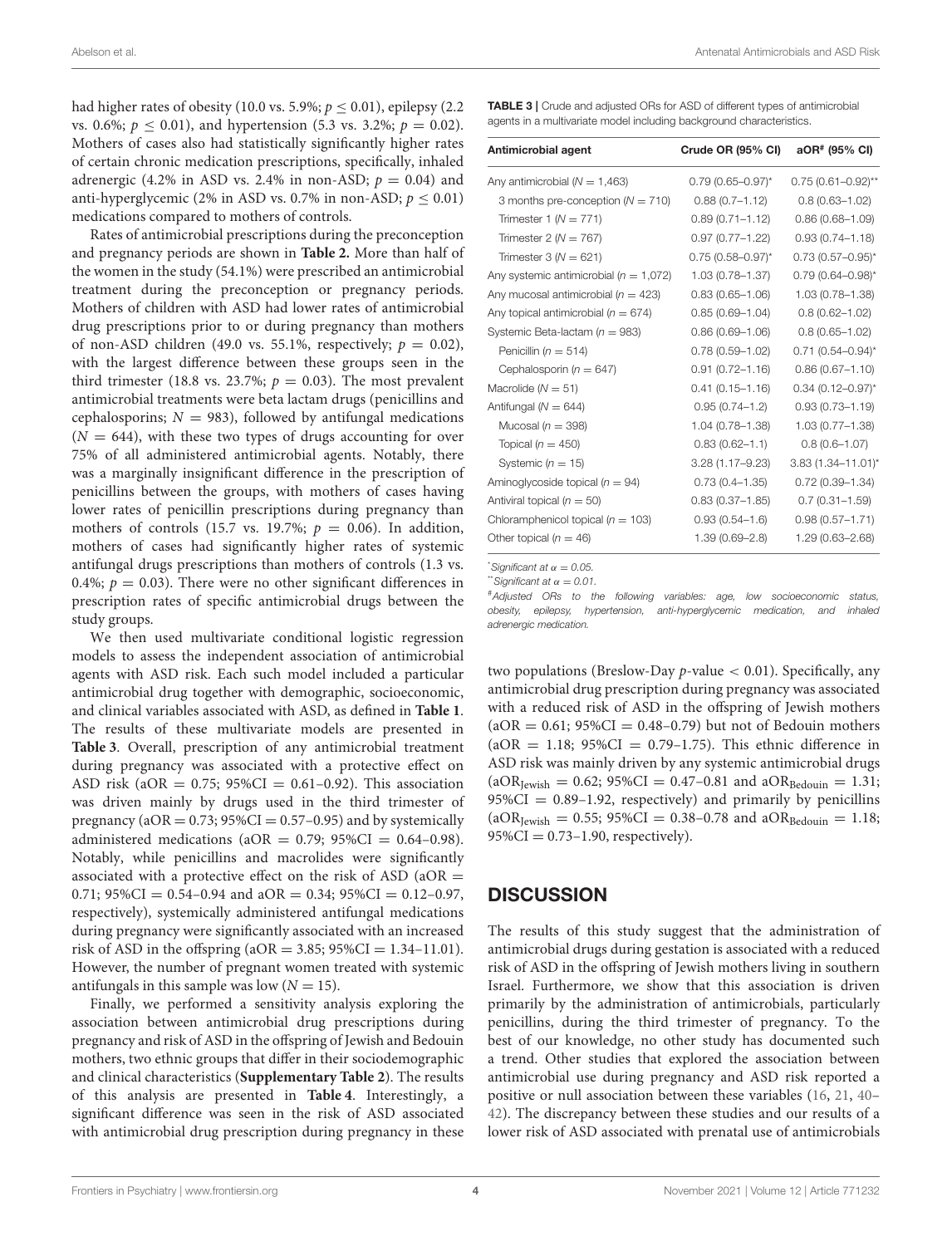<span id="page-4-0"></span>TABLE 4 | Adjusted ORs for ASD of different types of antimicrobial agents in a multivariate model including background characteristics, stratified by ethnicity.

| Antimicrobial agent                        | Jews $aOR^*$ (95% CI)  | Bedouins aOR <sup>#</sup> (95% CI) | <b>Breslow day</b> |
|--------------------------------------------|------------------------|------------------------------------|--------------------|
|                                            | $(N = 1,914)$          | $(N = 792)$                        | P-value            |
| Any antimicrobial ( $N = 1,463$ )          | $0.61$ (0.48-0.79)***  | $1.18(0.79 - 1.75)$                | < 0.01             |
| 3 months pre-conception $(N = 710)$        | $0.86(0.64 - 1.14)$    | $0.7(0.43 - 1.12)$                 | 0.59               |
| Trimester 1 ( $N = 771$ )                  | $0.76(0.57 - 1.01)$    | $1.03(0.67 - 1.58)$                | 0.22               |
| Trimester 2 ( $(N = 767)$ )                | $0.87(0.66 - 1.15)$    | $1.08(0.70 - 1.67)$                | 0.17               |
| Trimester $3(N = 621)$                     | $0.66(0.48 - 0.91)$ ** | $1(0.63 - 1.59)$                   | 0.13               |
| Any systemic antimicrobial ( $n = 1,072$ ) | $0.62$ (0.47-0.8)***   | 1.31 (0.89-1.92)                   | < 0.01             |
| Any mucosal antimicrobial ( $n = 423$ )    | $1(0.72 - 1.40)$       | $1.21(0.68 - 2.13)$                | 0.52               |
| Any topical antimicrobial ( $n = 674$ )    | $0.77(0.58 - 1.03)$    | $0.78(0.47 - 1.3)$                 | 0.79               |
| Systemic Beta-lactam ( $N = 983$ )         | $0.65(0.49 - 0.85)$ ** | $1.23(0.83 - 1.81)$                | 0.01               |
| Penicillin ( $N = 514$ )                   | $0.55$ (0.38-0.78)***  | $1.18(0.73 - 1.90)$                | 0.02               |
| Cephalosporin ( $(N = 647)$ )              | $0.75(0.55 - 1.03)$    | $1.05(0.69 - 1.62)$                | 0.20               |
| Macrolide ( $N = 51$ )                     | $0.2(0.05 - 0.86)^{*}$ | $1.07(0.23 - 5.06)$                | 0.15               |
| Antifungal ( $N = 644$ )                   | $0.92(0.69 - 1.22)$    | $1.04(0.63 - 1.71)$                | 0.63               |
| Mucosal ( $N = 398$ )                      | $0.97(0.69 - 1.37)$    | 1.31 (0.74-2.32)                   | 0.36               |
| Topical ( $N = 450$ )                      | $0.8(0.58 - 1.12)$     | $0.79(0.42 - 1.47)$                | 0.99               |
| Systemic ( $N = 15$ )                      | $4(1.07 - 14.94)^{*}$  | $3.48(0.56 - 21.47)$               | 0.99               |
| Aminoglycoside topical ( $n = 94$ )        | $0.54(0.24 - 1.21)$    | $1.25(0.46 - 3.41)$                | 0.23               |
| Antiviral topical ( $n = 50$ )             | $0.59(0.22 - 1.55)$    | $0.49(0.07 - 3.39)$                | 0.75               |
| Chloramphenicol topical ( $n = 103$ )      | $0.89(0.46 - 1.74)$    | 1.14 (0.39-3.32)                   | 0.40               |
| Other topical ( $n = 46$ )                 | $1.7(0.79 - 3.65)$     | #N/A                               | 0.08               |

 $*$ *Significant at*  $\alpha = 0.05$ .

 $*$ <sup>\*</sup>*Significant at*  $\alpha = 0.01$ *.* 

 $^*$ *Significant at*  $\alpha = 0.001$ .

#*Adjusted ORs to the following variables: age, low socioeconomic status, obesity, epilepsy, hypertension, anti-hyperglycemic medication, and inhaled adrenergic medication.*

could have several biological and/or clinical explanations, as described below.

Several hypotheses have been proposed regarding the association between antimicrobial therapy during pregnancy and risk of ASD. One of the main hypotheses, which may be relevant to this study, is related to the effect of antimicrobial treatment on the composition of the gut microbiota of the mother and consequently on that of her fetus. Alterations in the gut microbial flora may alter the functioning of the gut– brain axis in the developing fetus and lead to abnormalities in brain developments associated with ASD [\(6,](#page-6-1) [24,](#page-6-12) [31,](#page-6-25) [35,](#page-6-17) [43\)](#page-6-26). Generally, alterations in the gut microbiota have been shown to be associated with an increased risk of ASD [\(43–](#page-6-26)[45\)](#page-7-0). Nevertheless, it is also possible that antimicrobials may confer a protective effect (like that observed in our study) by reducing the effect of harmful microbial species in the gut of either the fetus or the mother. In addition, antimicrobial administration during pregnancy may weaken the activation of the maternal immune system, which has been suggested as a factor causing an elevated risk of ASD [\(7,](#page-6-4) [19,](#page-6-7) [20\)](#page-6-8). Another possible explanation is that microbial treatment shortens the illness of the mother and, therefore, reduces the negative effects of maternal fever on the risk of ASD [\(13,](#page-6-3) [19,](#page-6-7) [22,](#page-6-10) [23\)](#page-6-11). Lastly, antimicrobial therapy during pregnancy may convey a protective effect through the treatment of secondary "silent" [asymptomatic [\(46\)](#page-7-1)] infections that may influence the neurodevelopment of the fetus. These theories are supported by the protective effect of systemically administered antimicrobials (i.e., penicillins and macrolides) that target a broad range of bacteria.

The observation that a protective effect of prenatal antimicrobial intake on ASD risk was shown only for the Jewish mothers in this study is most probably related to cultural and/or environmental differences between Jewish and Bedouin people living in Israel. In this context, the prescription of antimicrobials may be regarded as a proxy for the utilization of healthcare services. The differences in the protective effect of antimicrobial therapy on ASD risk between the Bedouin and Jewish populations in this study may simply be related to differences in the quantity and/or quality of prenatal medical care between these two ethnic groups [\(47,](#page-7-2) [48\)](#page-7-3). This association was observed mainly in the third trimester, concurrent with the requirement for more frequent prenatal visits during this trimester. An additional factor that must be taken into consideration is the practice of prescribing antimicrobial therapy prior to confirmation of a viral or bacterial etiology of the patient's illness. This over-prescription of antimicrobials, often driven by patients themselves seeking prompt medical care, rather than adopting a wait-and-see approach, may confound the relationship between antimicrobial therapy and risk of ASD in those mothers who seek increased medical care, particularly since those mothers may also be more likely to engage in other protective behaviors that, in turn, would positively affect the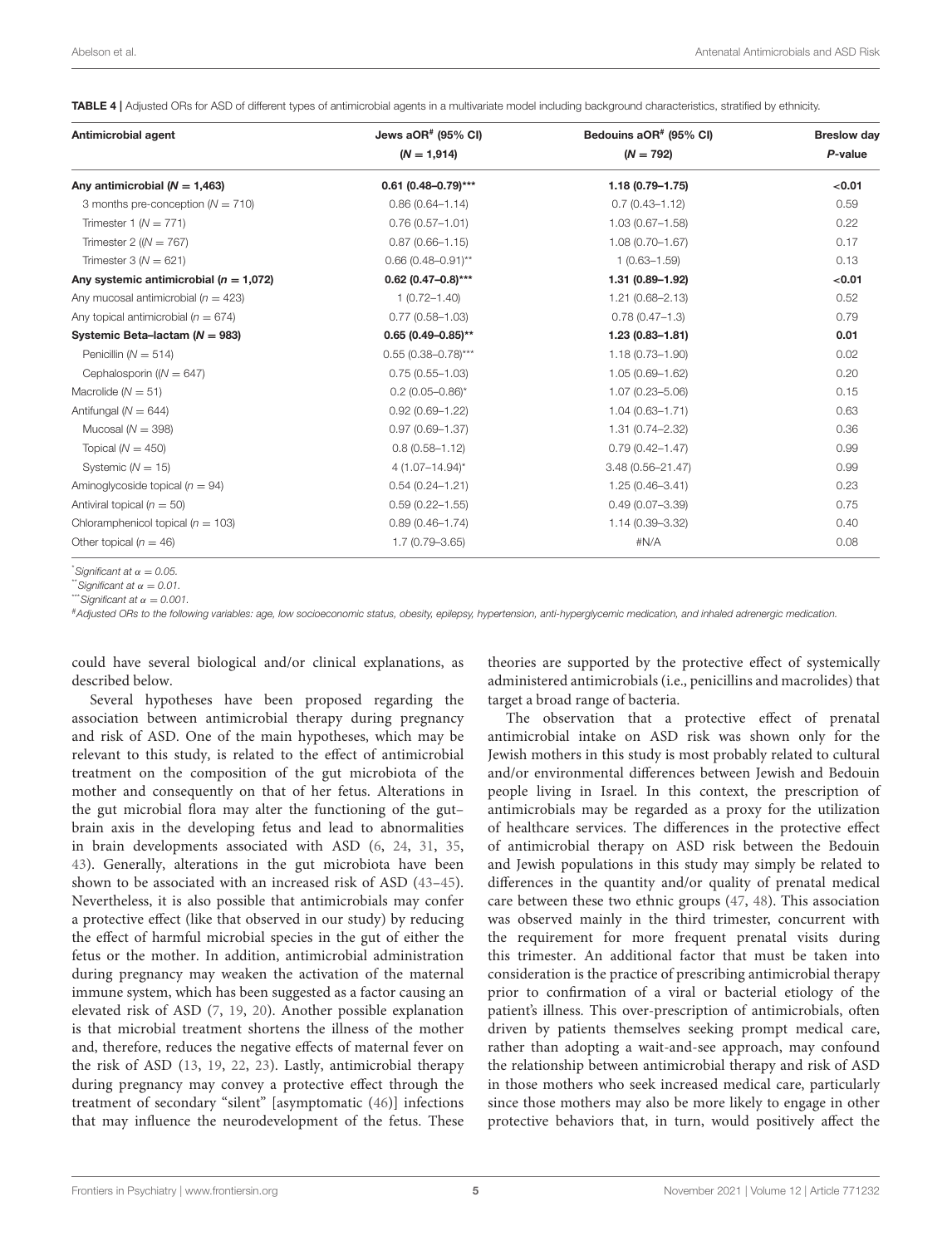neurodevelopmental outcomes in their offspring. It is important to note that the protective effects, or associated protective effects, of antimicrobial use were not found in other studies, which may have studied different populations with similar utilizations of health services.

Notably, in contrast to all the other results in this study, systemic antifungal medications were associated with an increased risk of ASD. While this association may be due to the severity of the infection rather than to the iatrogenic effects of the prescribed antimicrobials [\(49,](#page-7-4) [50\)](#page-7-5), this finding should be regarded with caution since only 15 women (0.6%) in our sample were prescribed this medication.

Among the strengths of this study is its design, namely, data was collected through the use of a clinical database rather than through retrospective questionnaires, thereby greatly increasing the internal validity of the data. In addition—as facilitated by the NARCI database—our sample size was relatively large compared to other studies on children with ASD, and we were able to include many known risk factors within the analyses. Lastly, in an attempt to mitigate potential limitations, clinical data on antimicrobial prescriptions were acquired from many different types of medical services via the SUMC database, including general practitioner visits, specialist clinics, emergency department visits, and hospitalization summaries.

Nevertheless, our findings should be considered in the context of the following study limitations. Although large, the sample size was not sufficiently large for analyses to include more than a few subcategories of antimicrobial agents. Secondly, the data about prenatal antimicrobial administration did not include information about the dosage, indicated illness for the prescription nor to the compliance with these prescriptions. Differences in prescription compliance between mothers of ASD and non-ASD offspring could have affected our results, but there are no indications for us to believe that such differences do indeed exist. Thirdly, we did not have data about the medical indications for the antimicrobial prescriptions, which limited further analyses on this equally important factor. Lastly, the study was conducted on data from mothers living in a specific geographical location and enrolled in a single HMO. Therefore, generalization of the study findings to other populations is limited. These limitations call for further research, which may help to better understand the association between antimicrobial use and ASD risk. Nonetheless, this study did reveal the important finding that prescription of antimicrobials, in the 3 months before conception and during pregnancy, do not convey any added risk of ASD in offspring.

## **REFERENCES**

- <span id="page-5-0"></span>1. American Psychiatric Association, Task Force D-5. Diagnostic and Statistical Manual of Mental Disorders (DSM-5®). American Psychiatric Publishing (2013). doi: [10.1176/appi.books.9780890425596](https://doi.org/10.1176/appi.books.9780890425596)
- <span id="page-5-1"></span>2. Grzadzinski R, Huerta M, Lord C. DSM-5 and autism spectrum disorders (ASDs): an opportunity for identifying ASD subtypes. Mol Autism. (2013) 4:12. doi: [10.1186/2040-2392-4-12](https://doi.org/10.1186/2040-2392-4-12)

# **CONCLUSIONS**

The results of our study shed some light on the possible positive effects of shared factors associated with antimicrobial treatment, such as high utilization of healthcare services during pregnancy, on the risk of ASD in the offspring of the treated mothers. Follow-up studies are required to establish the true nature of this association, as it may have significant clinical and scientific implications.

# DATA AVAILABILITY STATEMENT

The raw data supporting the conclusions of this article will be made available by the authors, without undue reservation.

# ETHICS STATEMENT

The protocol of this study was reviewed and approved by the Ethic Committee of Soroka University Medical Center. Written informed consent from the participants' legal guardian/next of kin was not required to participate in this study in accordance with the national legislation and the institutional requirements.

# AUTHOR CONTRIBUTIONS

NA conducted the data analysis. NA and SS drafted the manuscript. GM, HF, AM, and ID assisted in data collection and interpretation. NA and IM conceptualized the manuscript. IM coordinated the work and supervised the data analysis. All authors are responsible for the reported research and have reviewed and approved the final manuscript as submitted.

## FUNDING

This study was partially funded by a grant from the Israeli Science Foundation (Grant No. 527/15).

# ACKNOWLEDGMENTS

We thank Mrs. Inez Mureinik for critical reviewing and editing of the manuscript.

# SUPPLEMENTARY MATERIAL

<span id="page-5-4"></span>The Supplementary Material for this article can be found [online at: https://www.frontiersin.org/articles/10.3389/fpsyt.](https://www.frontiersin.org/articles/10.3389/fpsyt.2021.771232/full#supplementary-material) 2021.771232/full#supplementary-material

- <span id="page-5-2"></span>3. Newschaffer CJ, Croen LA, Daniels J, Giarelli E, Grether JK, Levy SE, et al. The epidemiology of autism spectrum disorders. Annu Rev Public Health. (2007) 28:235–58. doi: [10.1146/annurev.publhealth.28.021406.144007](https://doi.org/10.1146/annurev.publhealth.28.021406.144007)
- <span id="page-5-3"></span>4. Autism and Developmental Disabilities Monitoring Network Surveillance Year 2002 Principal Investigators; Centers for Disease Control and Prevention. Prevalence of autism spectrum disorders–autism and developmental disabilities monitoring network, 14 sites, United States, 2002. MMWR Surveill Summ. (2007). 56:12–28.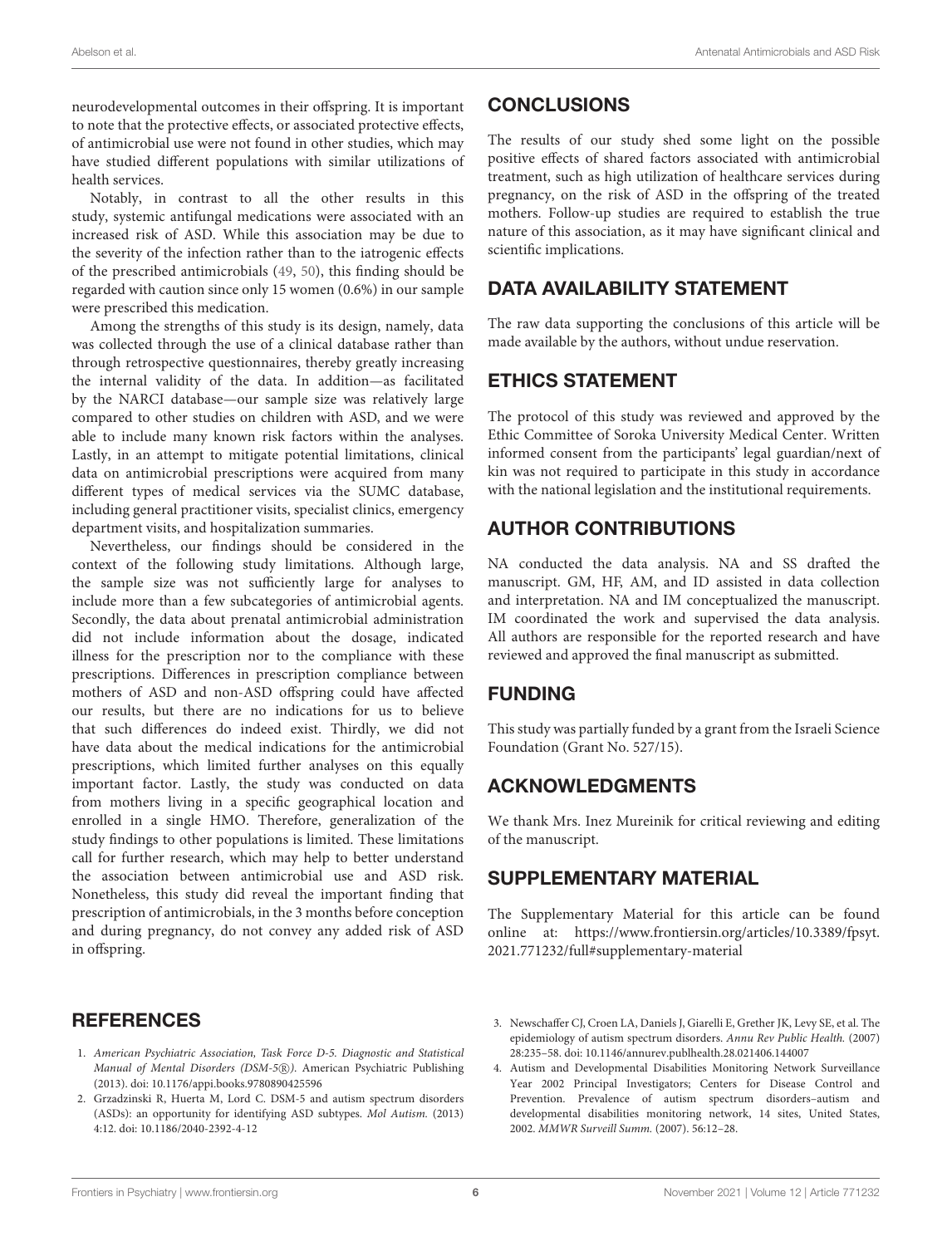- <span id="page-6-0"></span>5. Maenner MJ, Shaw KA, Baio J, Washington A, Patrick M, DiRienzo M, et al. Prevalence of autism spectrum disorder among children aged 8 years-autism and developmental disabilities monitoring network, 11 Sites, United States, 2016. MMWR Surveill Summ. (2020) 69:1–12. doi: [10.15585/mmwr.ss6903a1](https://doi.org/10.15585/mmwr.ss6903a1)
- <span id="page-6-1"></span>6. Matelski L, Van de Water J. Risk factors in autism: thinking outside the brain. J Autoimmun. (2016) 67:1–7. doi: [10.1016/j.jaut.2015.11.003](https://doi.org/10.1016/j.jaut.2015.11.003)
- <span id="page-6-4"></span>7. Ornoy A, Weinstein-Fudim L, Ergaz Z. Prenatal factors associated with autism spectrum disorder (ASD). Reprod Toxicol. (2015) 56:155– 69. doi: [10.1016/j.reprotox.2015.05.007](https://doi.org/10.1016/j.reprotox.2015.05.007)
- <span id="page-6-2"></span>8. Ornoy A, Liza WF, Ergaz Z, Weinstein-Fudim L, Ergaz Z. Genetic syndromes, maternal diseases and antenatal factors associated with autism spectrum disorders (ASD). Front Neurosci. (2016). 10:316. doi: [10.3389/fnins.2016.00316](https://doi.org/10.3389/fnins.2016.00316)
- 9. Gardener H, Spiegelman D, Buka SL. Prenatal risk factors for autism: comprehensive meta-analysis. Br J Psychiatry. (2009) 195:7–14. doi: [10.1192/bjp.bp.108.051672](https://doi.org/10.1192/bjp.bp.108.051672)
- 10. Durkin MS, Maenner MJ, Newschaffer CJ, Lee L, Cunniff M, Daniels JL, et al. Original contribution advanced parental age and the risk of autism spectrum disorder. Am J Epidemiol. (2008) 53726:1268–76. doi: [10.1093/aje/kwn250](https://doi.org/10.1093/aje/kwn250)
- 11. Hantsoo L, Kornfield S, Anguera MC, Epperson CN. Inflammation: a proposed intermediary between maternal stress and offspring neuropsychiatric risk. Biol Psychiatry. (2018) 85:97–106. doi: [10.1016/j.biopsych.2018.08.018](https://doi.org/10.1016/j.biopsych.2018.08.018)
- 12. Lyall K, Croen L, Daniels J, Fallin MD, Ladd-Acosta C, Lee B, et al. The changing epidemiology of autism spectrum disorders. Annu Rev Public Health. (2017) 38:81–102. doi: [10.1146/annurev-publhealth-031816-044318](https://doi.org/10.1146/annurev-publhealth-031816-044318)
- <span id="page-6-3"></span>13. David Amaral BG. Examining the causes of autism. cerebrum dana forum. Cerebrum. (2017). 2017:1–12.
- <span id="page-6-5"></span>14. Zerbo O, Qian Y, Yoshida C, Grether JK, Van de Water J, Croen LA. Maternal infection during pregnancy and autism spectrum disorders. J Autism Dev Disord. (2016). 45:4015–25. doi: [10.1007/s10803-013-2016-3](https://doi.org/10.1007/s10803-013-2016-3)
- 15. Atladóttir HÓ, Thorsen P, Østergaard L, Schendel DE, Lemcke S, Abdallah M, et al. Maternal infection requiring hospitalization during pregnancy and autism spectrum disorders. J Autism Dev Disord. (2010) 40:1423– 30. doi: [10.1007/s10803-010-1006-y](https://doi.org/10.1007/s10803-010-1006-y)
- <span id="page-6-22"></span>16. Fang S-Y, Wang S, Huang N, Yeh H-H, Chen C-Y. Prenatal infection and autism spectrum disorders in childhood: a population-based casecontrol study in Taiwan. Paediatr Perinat Epidemiol. (2015) 29:307– 16. doi: [10.1111/ppe.12194](https://doi.org/10.1111/ppe.12194)
- <span id="page-6-14"></span>17. Isaksson J, Pettersson E, Kostrzewa E, Diaz R, Diaz Heijtz R, Bölte S. Brief report: association between autism spectrum disorder, gastrointestinal problems and perinatal risk factors within sibling pairs. J Autism Dev Disord. (2017) 47:2621–7. doi: [10.1007/s10803-017-3169-2](https://doi.org/10.1007/s10803-017-3169-2)
- <span id="page-6-6"></span>18. Lydholm CN, Köhler-Forsberg O, Nordentoft M, Yolken RH, Mortensen PB, Petersen L, et al. Parental infections before, during, and after pregnancy as risk factors for mental disorders in childhood and adolescence: a nationwide danish study. Biol Psychiatry. (2019) 85:317–25. doi: [10.1016/j.biopsych.2018.09.013](https://doi.org/10.1016/j.biopsych.2018.09.013)
- <span id="page-6-7"></span>19. Meltzer A, Van de Water J. The role of the immune system in autism spectrum disorder. Neuropsychopharmacology. (2017) 42:284–98. doi: [10.1038/npp.2016.158](https://doi.org/10.1038/npp.2016.158)
- <span id="page-6-8"></span>20. Estes ML, McAllister AK. Maternal immune activation: implications for neuropsychiatric disorders. Science (80-). (2016) 353:772– 7. doi: [10.1126/science.aag3194](https://doi.org/10.1126/science.aag3194)
- <span id="page-6-9"></span>21. Atladottir HO, Henriksen TB, Schendel DE, Parner ET. Autism after infection, febrile episodes, and antibiotic use during pregnancy: an exploratory study. Pediatrics. (2012). 130:e1447–54. doi: [10.1542/peds.2012-1107](https://doi.org/10.1542/peds.2012-1107)
- <span id="page-6-10"></span>22. Croen LA, Qian Y, Ashwood P, Zerbo O, Schendel D, Pinto-Martin J, et al. Infection and fever in pregnancy and autism spectrum disorders: findings from the study to explore early development. Autism Res. (2019). 12:1551– 61. doi: [10.1002/aur.1979](https://doi.org/10.1002/aur.1979)
- <span id="page-6-11"></span>23. Dreier JW, Andersen A-MN, Berg-Beckhoff G. Systematic review and metaanalyses: fever in pregnancy and health impacts in the offspring. Pediatrics. (2014). 133:e674–88. doi: [10.1542/peds.2013-3205](https://doi.org/10.1542/peds.2013-3205)
- <span id="page-6-12"></span>24. Kuperman AA, Koren O. Antibiotic use during pregnancy: how bad isit? BMC Med. (2016) 14:91. doi: [10.1186/s12916-016-0636-0](https://doi.org/10.1186/s12916-016-0636-0)
- 25. Broe A, Pottegård A, Lamont RF, Jørgensen JS, Damkier P. Increasing use of antibiotics in pregnancy during the period 2000-2010: prevalence, timing,

category, and demographics. BJOG An Int J Obstet Gynaecol. (2014) 121:988– 96. doi: [10.1111/1471-0528.12806](https://doi.org/10.1111/1471-0528.12806)

- 26. Stokholm J, Schjørring S, Pedersen L, Bischoff AL, Følsgaard N, Carson CG, et al. Prevalence and predictors of antibiotic administration during pregnancy and birth. PLoS ONE. (2013) 8:1–7. doi: [10.1371/journal.pone.0082932](https://doi.org/10.1371/journal.pone.0082932)
- 27. Turrentine MA. Antenatal antibiotics: too much, too little, or just right? BJOG An Int J Obstet Gynaecol. (2013) 120:1453–5. doi: [10.1111/1471-0528.12372](https://doi.org/10.1111/1471-0528.12372)
- 28. de Jonge L, Bos HJ, van Langen IM, de Jong-van den Berg LTW, Bakker MK. Antibiotics prescribed before, during and after pregnancy in the Netherlands: a drug utilization study. Pharmacoepidemiol Drug Saf. (2014) 23:60–8. doi: [10.1002/pds.3492](https://doi.org/10.1002/pds.3492)
- <span id="page-6-13"></span>29. Meeraus WH, Petersen I, Gilbert R. Association between antibiotic prescribing in pregnancy and cerebral palsy or epilepsy in children born at term: a cohort study using the health improvement network. PLoS ONE. (2015) 10:1–14. doi: [10.1371/journal.pone.0122034](https://doi.org/10.1371/journal.pone.0122034)
- <span id="page-6-15"></span>30. Degroote S, Hunting DJ, Baccarelli AA, Takser L. Maternal gut and fetal brain connection: increased anxiety and reduced social interactions in Wistar rat offspring following peri-conceptional antibiotic exposure. Prog Neuropsychopharmacol Biol Psychiatry. (2016) 71:76–82. doi: [10.1016/j.pnpbp.2016.06.010](https://doi.org/10.1016/j.pnpbp.2016.06.010)
- <span id="page-6-25"></span>31. Hisle-Gorman E, Susi A, Stokes T, Gorman G, Erdie-Lalena C, Nylund CM. Prenatal, perinatal, and neonatal risk factors of autism spectrum disorder. Pediatr Res. (2018) 84:190–8. doi: [10.1038/pr.2018.23](https://doi.org/10.1038/pr.2018.23)
- 32. Christian MA, Samms M, Minjae V, Bressler J, Hessabi M, Grove ML, et al. Maternal exposures associated with autism spectrum disorder in jamaican children. J Autism Dev Disord. (2018) 48:2766–78. doi: [10.1007/s10803-018-3537-6](https://doi.org/10.1007/s10803-018-3537-6)
- 33. Guisso DR, Saadeh FS, Saab D, El Deek J, Chamseddine S, El Hassan HA, et al. Association of autism with maternal infections, perinatal and other risk factors: a case-control study. J Autism Dev Disord. (2018) 48:2010– 21. doi: [10.1007/s10803-017-3449-x](https://doi.org/10.1007/s10803-017-3449-x)
- <span id="page-6-16"></span>34. Tioleco N, Silberman AE, Stratigos K, Banerjee-Basu S, Spann MN, Whitaker AH, et al. Prenatal maternal infection and risk for autism in offspring: a meta-analysis. Autism Res. (2021) 14:1296–316. doi: [10.1002/aur.2499](https://doi.org/10.1002/aur.2499)
- <span id="page-6-17"></span>35. Köhler-Forsberg O, Petersen L, Gasse C, Mortensen PB, Dalsgaard S, Yolken RH, et al. A nationwide study in denmark of the association between treated infections and the subsequent risk of treated mental disorders in children and adolescents. JAMA Psychiatry. (2018) 76:271– 9. doi: [10.1001/jamapsychiatry.2018.3428](https://doi.org/10.1001/jamapsychiatry.2018.3428)
- <span id="page-6-18"></span>36. Meiri G, Dinstein I, Michaelowski A, Flusser H, Ilan M, Faroy M, et al. Brief Report: the Negev Hospital-University-Based (HUB) autism database. J Autism Dev Disord. (2017) 47:2918–26. doi: [10.1101/103770](https://doi.org/10.1101/103770)
- <span id="page-6-19"></span>37. Dinstein I, Arazi A, Golan HM, Koller J, Elliott E, Gozes I, et al. The National Autism Database of Israel: a resource for studying autism risk factors, biomarkers, outcome measures, and treatment efficacy. Journal [of Molecular Neuroscience \(2020\) 70:1303–12. doi: 10.1007/s12031-020-](https://doi.org/10.1007/s12031-020-01671-z) 01671-z
- <span id="page-6-20"></span>38. Kerub O, Haas EJ, Meiri G, Bilenko N, Flusser H, Michaelovski A, et al. Ethnic disparities in the diagnosis of autism in Southern Israel. Autism Res. (2021) 14:193–201. doi: [10.1002/aur.2421](https://doi.org/10.1002/aur.2421)
- <span id="page-6-21"></span>39. Breslow NE, Day NE. Statistical methods in cancer research. Volume I - the analysis of case-control studies. IARC Sci Publ. (1980) (32):5–338.
- <span id="page-6-23"></span>40. Hamad AF, Alessi-Severini S, Mahmud SM, Brownell M, Kuo IF. Prenatal antibiotics exposure and the risk of autism spectrum disorders: a population-based cohort study. PLoS ONE. (2019) 14:e0221921. doi: [10.1371/journal.pone.0221921](https://doi.org/10.1371/journal.pone.0221921)
- 41. Lee E, Cho J, Kim KY. The association between autism spectrum disorder and pre-and postnatal antibiotic exposure in childhood—a systematic review with meta-analysis. Int J Environ Res Public Health. (2019). 16:4042. doi: [10.3390/ijerph16204042](https://doi.org/10.3390/ijerph16204042)
- <span id="page-6-24"></span>42. Lavebratt C, Yang LL, Giacobini MB, Forsell Y, Schalling M, Partonen T, et al. Early exposure to antibiotic drugs and risk for psychiatric disorders: a population-based study. Transl Psychiatry. (2019). 9:317. doi: [10.1038/s41398-019-0653-9](https://doi.org/10.1038/s41398-019-0653-9)
- <span id="page-6-26"></span>43. Gonzalez-Perez G, Hicks AL, Tekieli TM, Radens CM, Williams BL, Lamousé-Smith ESN. Maternal antibiotic treatment impacts development of the neonatal intestinal microbiome and antiviral immunity. J Immunol. (2016) 196:3768–79. doi: [10.4049/jimmunol.1502322](https://doi.org/10.4049/jimmunol.1502322)